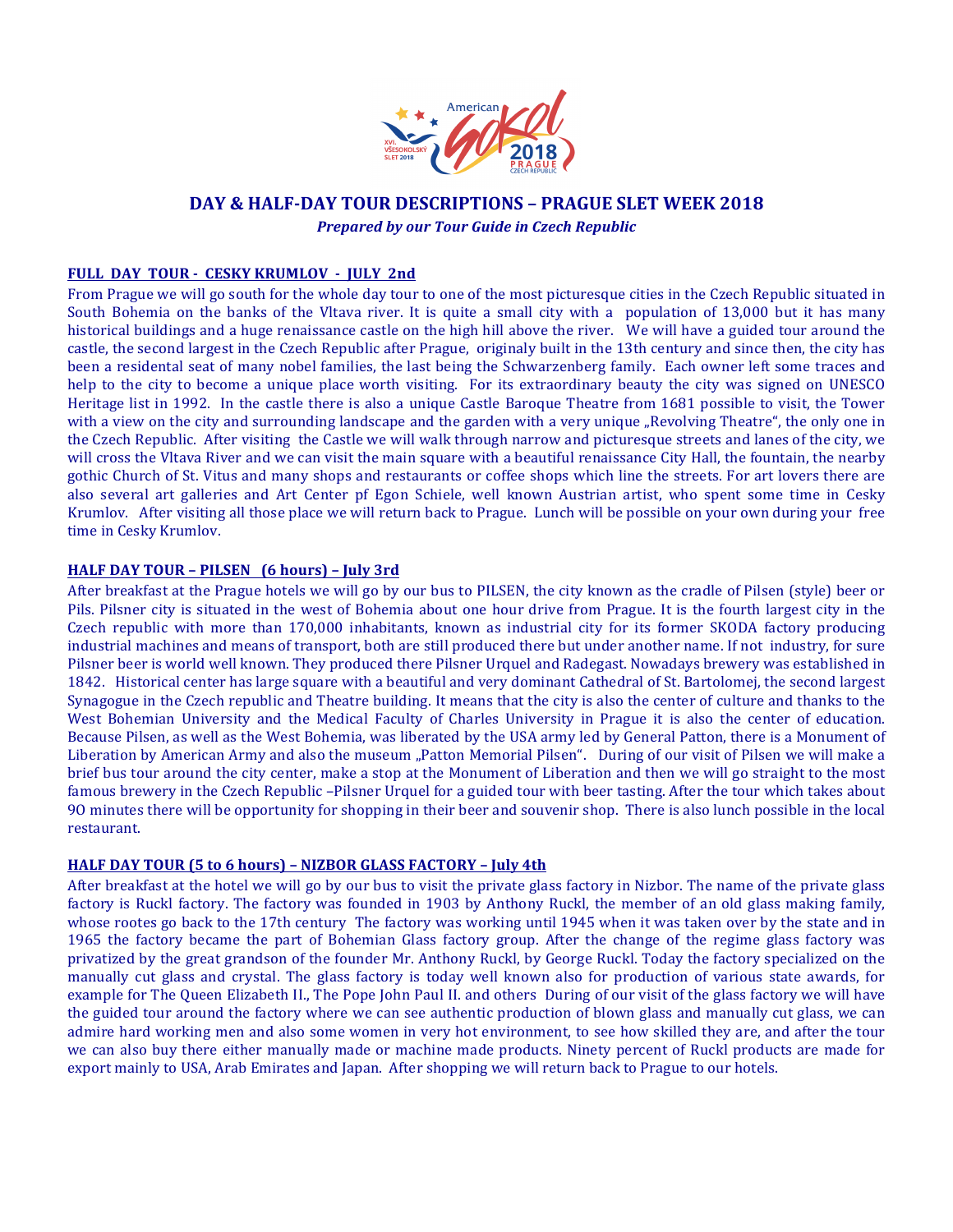#### **FULL DAY TOUR - KARLOVY VARY – July 5th**

After breakfast we will depart for the whole day tour to the west of Prague, to the most visited spa town Karlovy Vary (or Carlsbad,) situated in the west of Bohemia close to the German border. The city was founded in the middle of the 14th century, when during the hunting of our King Charles IV. with his friends by accident they discovered hot mineral springs. Charles IV gave the kings rights to Karlovy Vary in 1371 and tried the curative effects of hot springs on himself with very good results. The spa town became really popular in the 18th century, when some important men such as Russian Tzar Peter I, The Great, Wolfang Amadeus Mozart, Goethe, the English King Edvard VII and others visited repeatedly the spa town. Development and the fame continued in 19th and the beginning of 20th century. Today Karlovy Vary are still very famous and picturesque spa town, also the place where the world film festival takes place every July. The town is also known for glass production, especially the world famous Moser Glass, and production of famous Bohemian liquer BECHEROVKA. In Karlovy Vary there we will visit BECHEROVKA museum with Becherovka tasting and shopping opportunity, we will have a guided tour through the spa area with many beautiful spa buildings, colonades, houses and hot water springs, where we will always stop for water tasting. After the tour there will be free time for lunch and shopping. Early evening we will return back to Prague to the hotels.

# **HALF DAY TOUR – LIDICE** (5 hours) – July 6th – (back by 2pm for Slet performance) \*This trip may be cancelled based on the number of participants...

After breakfast we will drive north west of Prague to visit one of the most memorial places in the Czech Republic -Memorial Lidice. Lidice was the village close to Kladno which was destroyed and demolished as the punishment for the assasination of Mr. Reinhard Heydrich in June 1942 in the middle of the World War II. 173 men above age 15 were shot on the garden of Horak family estate, the women were taken to concentration camp and the children were sent to the Chelmno camp where they were killed by gas with exception of several children who were choosen to be sent to Germany to undergo the re-education. Only 164 Lidice women and one man had survived the tragedy and returned back to Lidice after the war. New village was built for the people afterwards. In Lidice Memorial there we can visit the Museum with the movie about Lidice village and its inhabitants, the small exhibition room with pictures and belongings of Lidice inhabitants, the beautiful sculpture of all Lidice children, the basement of the Horak family estate and the common grave of shot Lidice boys and men, the basement of the school,basement of 14th century gothic St. Martin's Church, the old cemetary and several reverential sculptures. There is also the Rose garden, whose origin was iniciated by the British society, who collected money under slogan "LIDICE SHALL LIVE". Besides the Memorial place we can also visit the Lidice Gallery with unique collection of paintings – gifts of the best Czech, German and other international artists of 20th century. After the visit we will go back to Prague hotels.